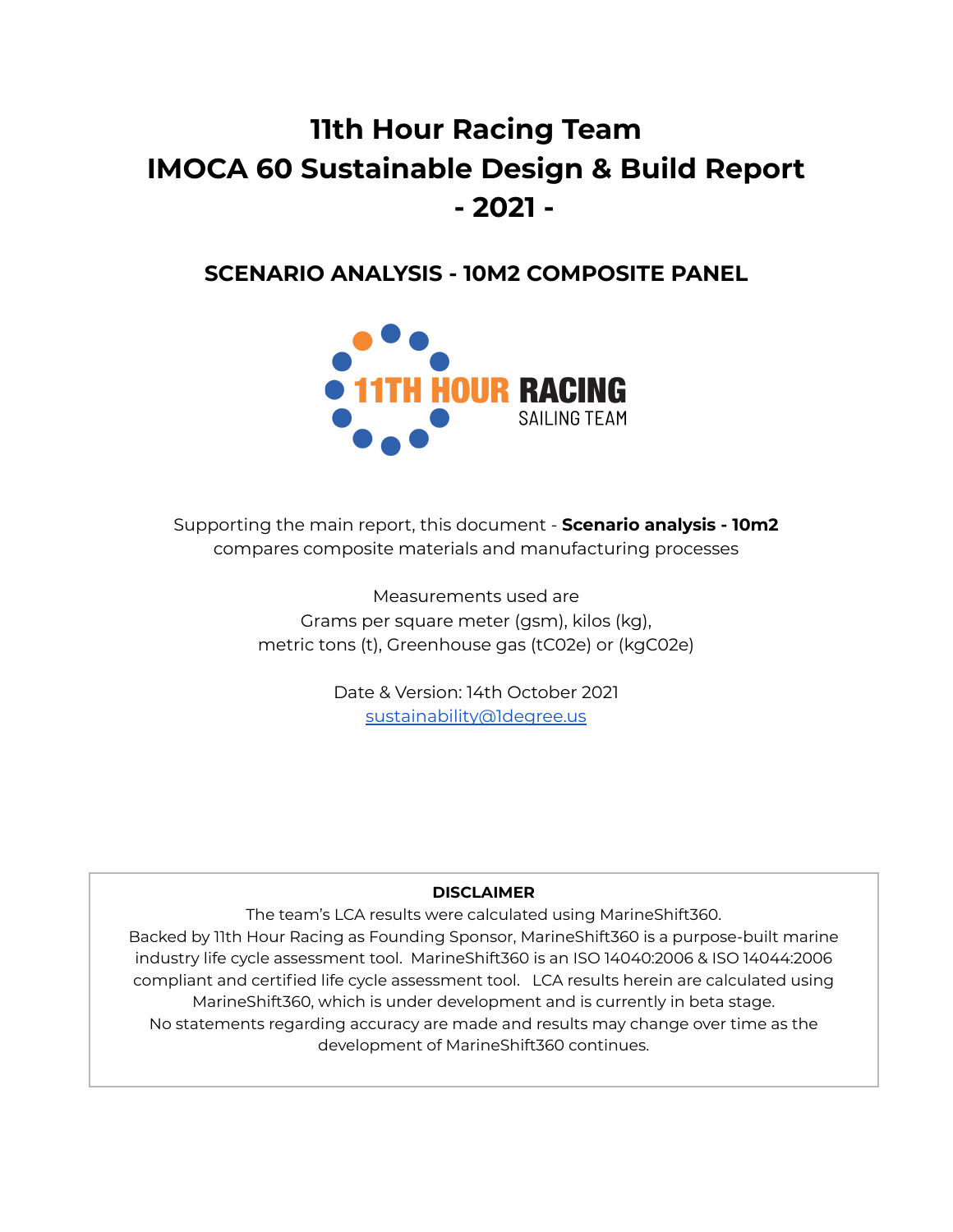#### **OBJECTIVE**

Using a sample surface of 10m2 sample surface to compare different composite materials and processes. Where possible to adjust these findings to the relevant scale for an IMOCA and/or its component.

#### **Context**

Completing an lifecycle analysis of an IMOCA built in 2020 confirmed that more than 80% of greenhouse gas emissions are associated with the use of composite materials. This study will use various scenarios to analyse business as usual vs real and some hypothetical alternatives to better understand the potential of the following improvement paths:

- Replacing kg for kg carbon fibre with recycled carbon fiber (rCF) or flax in non-structural components. Example: 20% non-structural portion of molds
- Replacing epoxy resin for bio resin
- Choosing between processes infusion, prepreg and hand layup
- Defining minimum carbon cloth weights 300 gsm vs 150 gsm
- Choosing core materials Nomex, PET or monolithique structures

#### **Scenarios**

The scenarios are :

- Prepreg carbon cloth weights : 150 gsm vs 300 gsm
- Substitute epoxy resin with bio epoxy resin
- Infusion vs prepreg vs hand layup
- Comparing weight for weight impacts of fibers : CF vs Flax vs rCF

#### **BASE SCENARIO**

To test the overall LCA a sensitivity study was run, this provides us with the base scenario.

Description: Prepreg: Carbon fiber/Epoxy 6 layers: BBC/IM/300 -45/45/-45/-45/45/-45 Laminating process : Prepreg cure at 95°C during 12h. Built in France: 1 worker-1 day Primary material transport : 1500km by road End of life : Waste to energy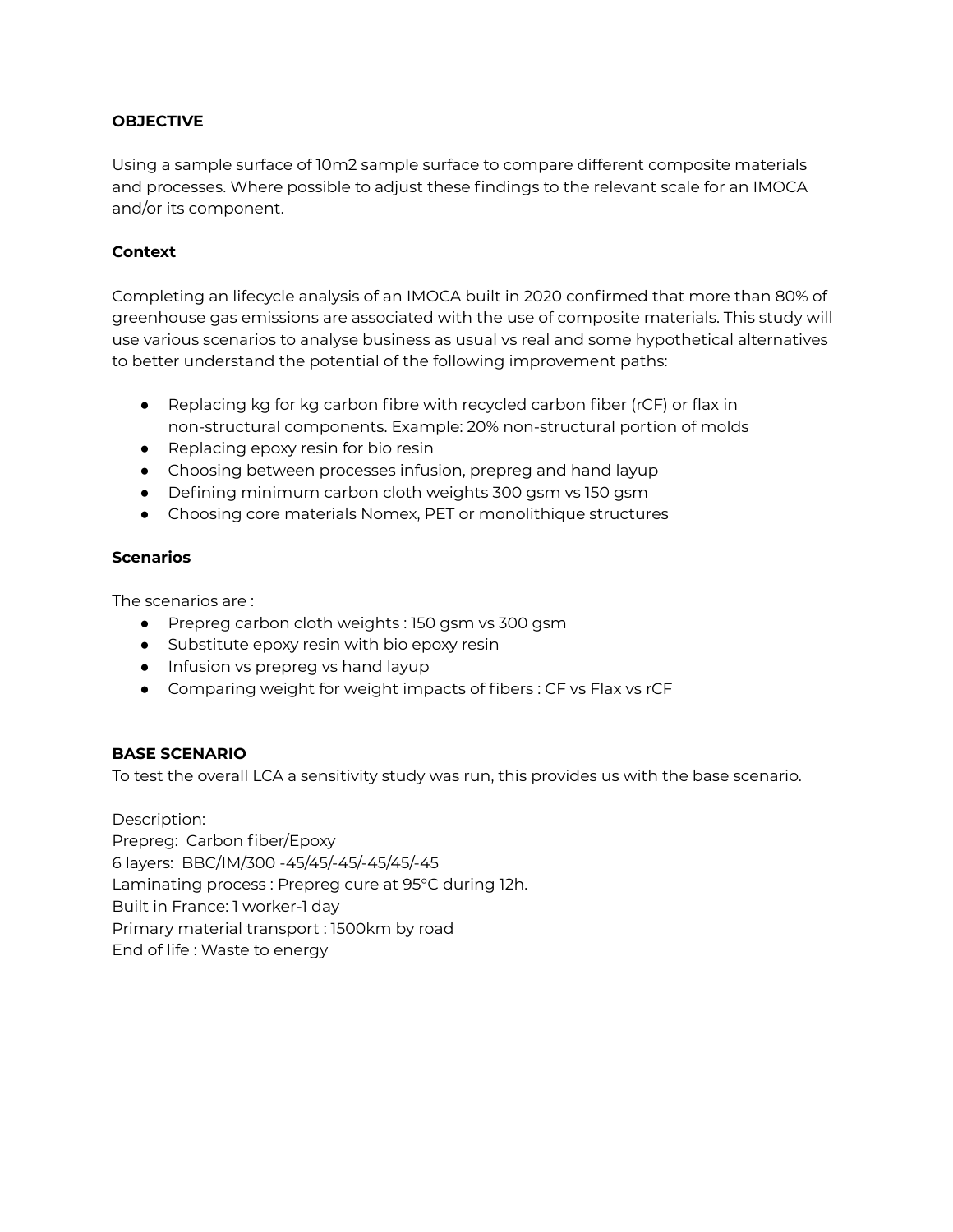# **SCENARIO: 150gsm versus 300gsm**

The table below highlights the difference between using the two prepreg cloth weights to construct the 10m2 panel

#### *Table: Comparison 150 vs 300 gsm used to laminate 10m2 Calculated with MarineShift360 beta software on October 1, 2021*

| Cloth weight (g/m2)  | 150         | 300   |  |
|----------------------|-------------|-------|--|
| N° of layers         | 12<br>6     |       |  |
| Surface (m2)         | 120<br>60   |       |  |
| Mf (kg)              | 18<br>18    |       |  |
| Mm (kg)              | 7           | 7     |  |
| Mcomp (kg)           | 25          | 25    |  |
| Backing plastic (kg) | 20.64       | 10.32 |  |
| GHG (kgC02e)         | 1295        | 1249  |  |
| Prepreg cure         | 12h at 95°C |       |  |

#### Observations:

The key aspects that will be impacted by the use of different cloth weights are:

- Number of layers of cloth doubles
- Total cloth area doubles
- Backing plastic doubles
- Labor/build time increases/doubles
- Other consumables increase
- Energy use increases (due to debulk and utilities)

This results in an increase of 4% (46kgC02e) greenhouse gas emissions

#### Conclusions:

Setting minimum cloth weight is an effective way to reduce environmental impacts without significantly affecting structural performance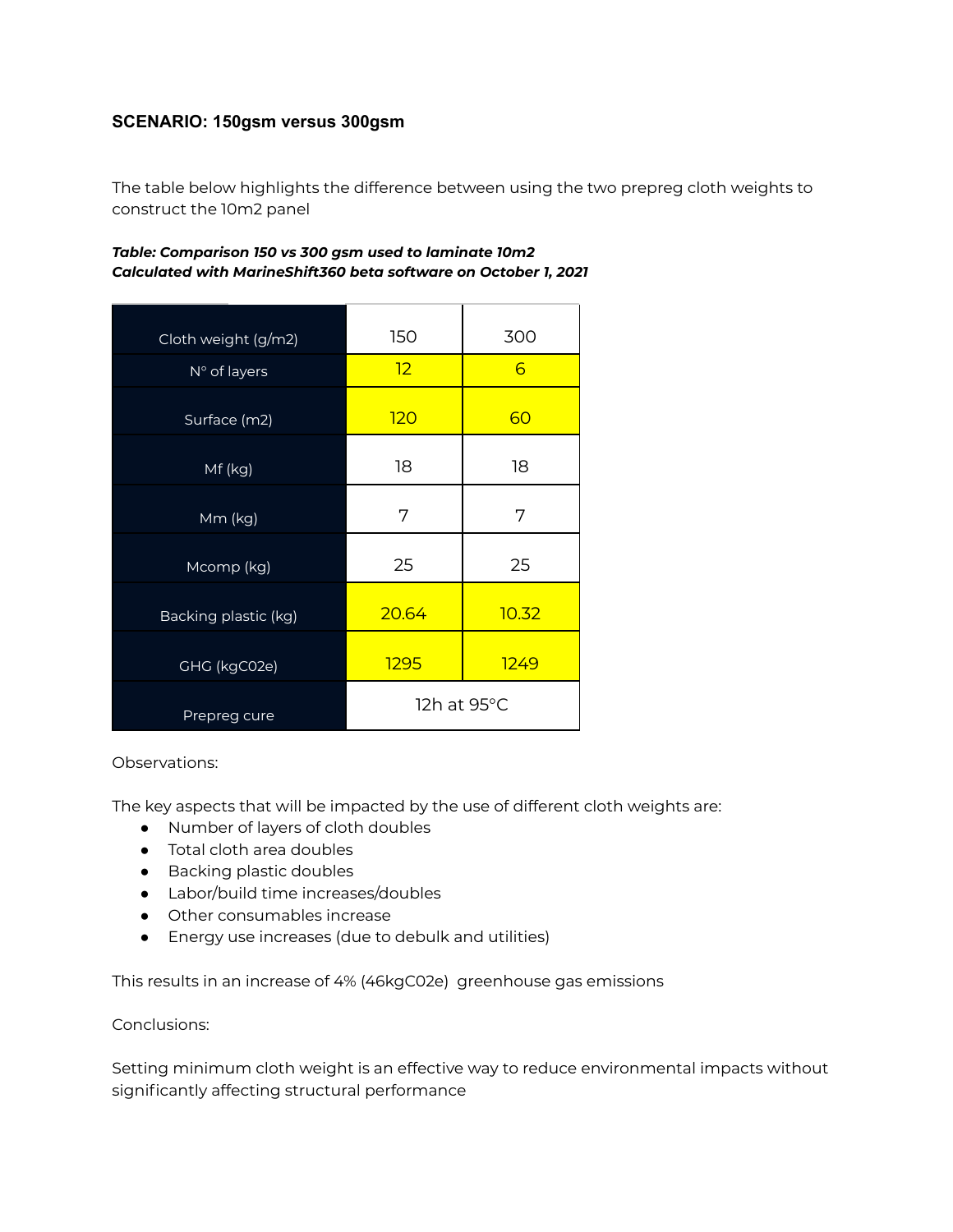#### **SCENARIO: EPOXY vs BIO EPOXY RESIN**

Bio-based resins have approximately 50% lower carbon footprint, use half the amount of scarce resources, and consume 50% less energy and water than an average non-bio-based resin. One of the most relevant advantages of bio-based resin for composite workers is its lower toxicity impacts for human health.

|                  | <b>GWP</b><br>(kg<br>CO <sub>2e</sub> | Mineral resource<br>scarcity (kg Cue) | Energy<br>consumption<br>(MJ) | Water<br> consumption <br>(m3) | Marine<br>eutrophication<br>(kg Ne) |  |  |  |
|------------------|---------------------------------------|---------------------------------------|-------------------------------|--------------------------------|-------------------------------------|--|--|--|
| CF/epoxy         | 1,252                                 | 1.82                                  | 30,217                        | 10.77                          | 0.18                                |  |  |  |
| CF/bio<br> epoxy | 1,233                                 | 1.75                                  | 29,822                        | 10.52                          | 0.18                                |  |  |  |
| Delta            | 19.27                                 | 0.07                                  | 391                           | 0.25                           | O                                   |  |  |  |

#### *Table: Environmental impacts of epoxy vs bio epoxy used to laminate 10m2, Calculated with MarineShift360 beta software, October 1, 2021*

Observations : Using the 10m2 scenario resin represents 3% of the ghg emissions, the choice of bio-resin reduces these impacts by 19 kgC02e, scaled to the full size of an IMOCA this becomes a relevant reduction.

# **SCENARIO: PREPREG vs INFUSION vs HAND LAYUP**

In order to have a realistic comparison, a reference flow was calculated for each process based on the theoretical volume fraction of fibres.

This results in a difference of materials quantity.



*Figure: Comparative GHG emission of prepreg, infusion and hand lamination, calculated with MarineShift360 beta software on October 1, 2021*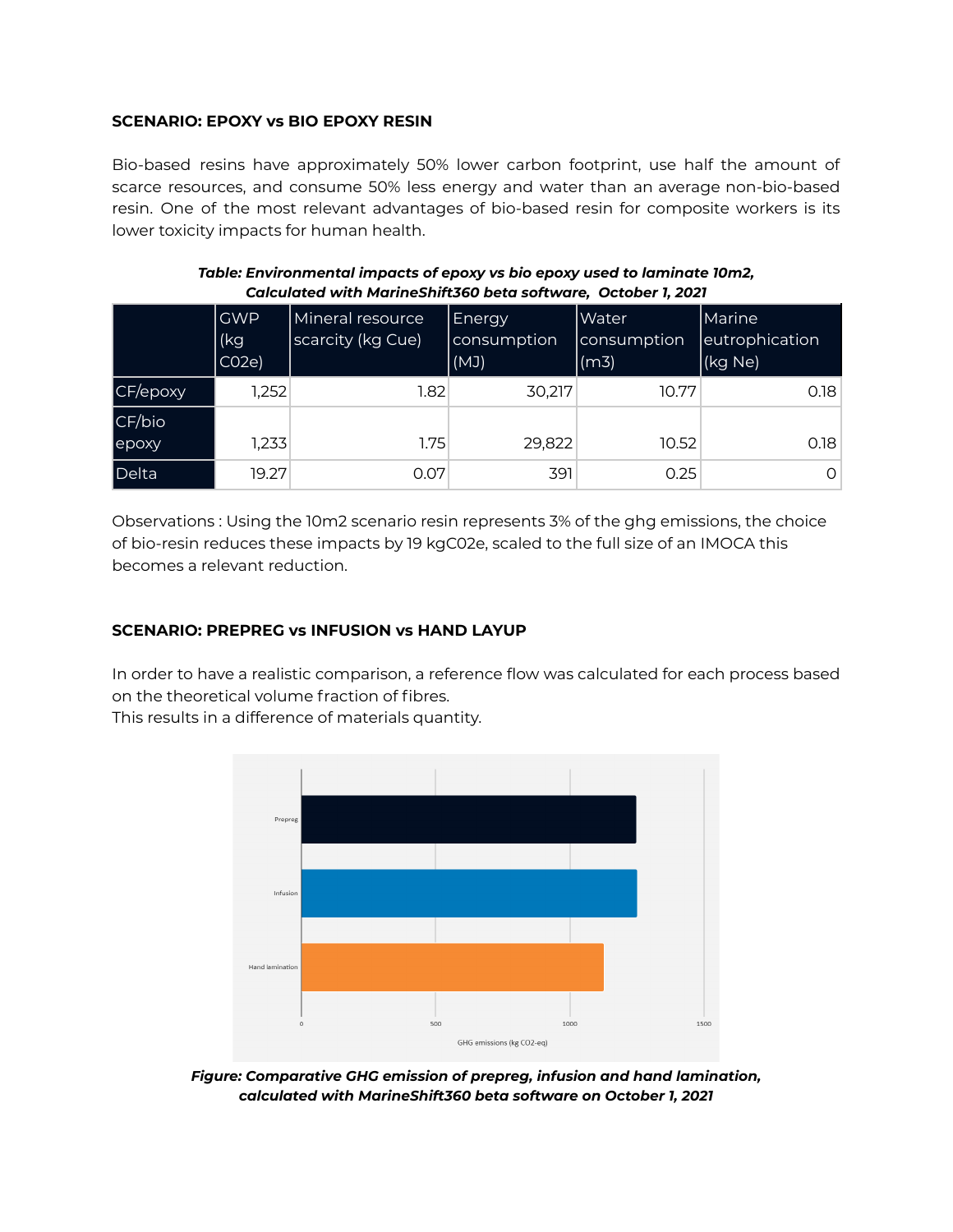

*Figure: Breakdown of source of GHG emission from prepreg, infusion and hand lamination processes, calculated with MarineShift360 beta software on October 1, 2021*

Observations :

Both the prepreg and infusion processes show a similar and higher impact, 1250kg vs 1130kgCO2-eq, than the hand lamination process. This outcome confirms the major contribution of the vacuum consumables (15%) even if more resin is needed for the hand lamination process. Also, it encourages thinking about the use of consumables with less impacts (biosourced plastics) or then quite simply in smaller quantities (power ribs). The curing process of the prepreg only contributes to 1.2% of the GHG emissions.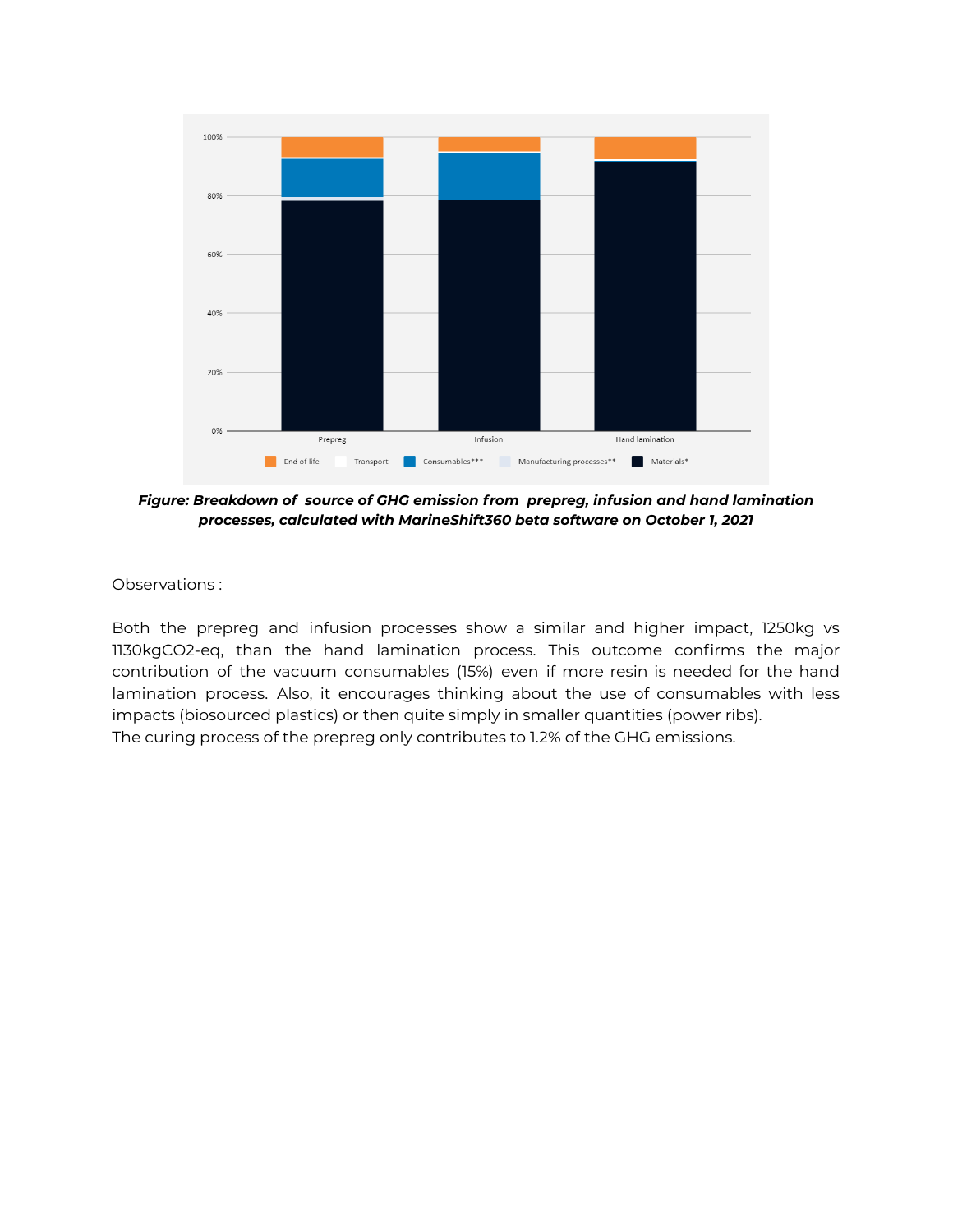#### **SCENARIO: VIRGIN CARBON FIBER vs RECYCLED CARBON**

Comparing the Global Warming Potential of composite fibers it is important to note that the graph below is based on weight and not on a comparable strength.



*Figure: Comparing relative GHG impacts of different fibers, Source Michel Marie Calculated with MarineShift360 beta software on October 14th, 2021*

The results presented below were calculated for the base scenario with the only difference being the infusion process.

|            | GWP (kg<br>CO <sub>2e</sub> | Mineral resource Energy<br>scarcity (kg Cue) consumption | (MJ)   | Water<br>consumption<br>$\vert$ (m3) | Marine<br>eutrophication<br>(kg Ne) |
|------------|-----------------------------|----------------------------------------------------------|--------|--------------------------------------|-------------------------------------|
| CF/epoxy   | 1,252                       | 1.82 <sub>1</sub>                                        | 30,214 | 10.77                                | 0.18                                |
| Flax/epoxy | 336                         | 0.77                                                     | 8,400  | 12.84                                | 0.14                                |
| rCF/epoxy  | 354                         | 0.72                                                     | 7,007  | 4.62                                 | 0.06                                |

*Table: Comparing three different fibers used to build 10m2 composite, Calculated with MarineShift360 beta software on October 1, 2021*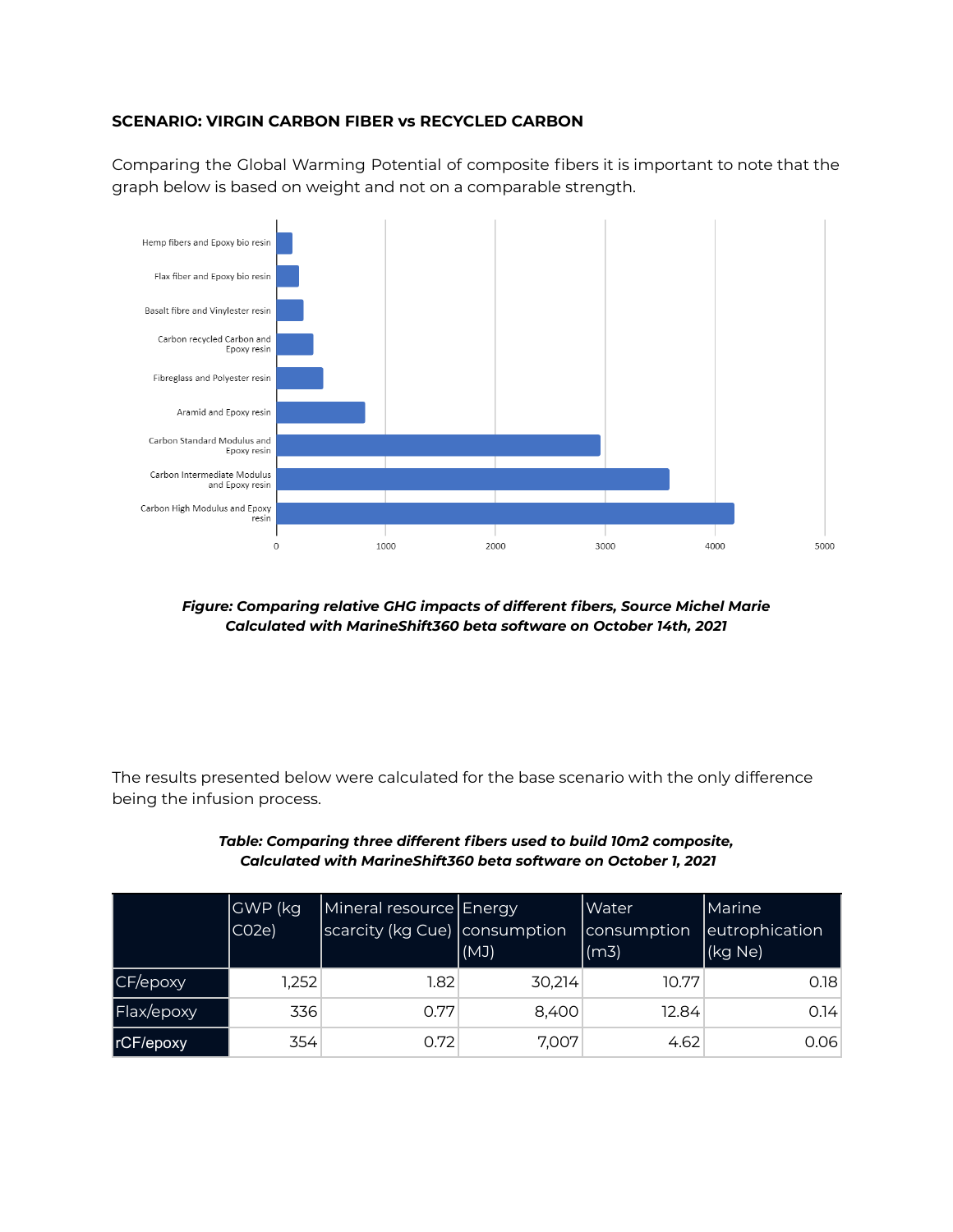

*Figure x: Environmental impacts of three different fibers used to build 10m2 composite, calculated with MarineShift360 beta software on September 1, 2021*

Observations :

The significantly greater environmental impacts of virgin carbon fiber compared to rCF and flax are a function of the high energy needs to transform the polyacrylonitrile (PAN) into carbon fiber. The one environmental impact that is higher for flax is water consumption (12.84m3) which is mainly linked to the cultivation of this bio material.